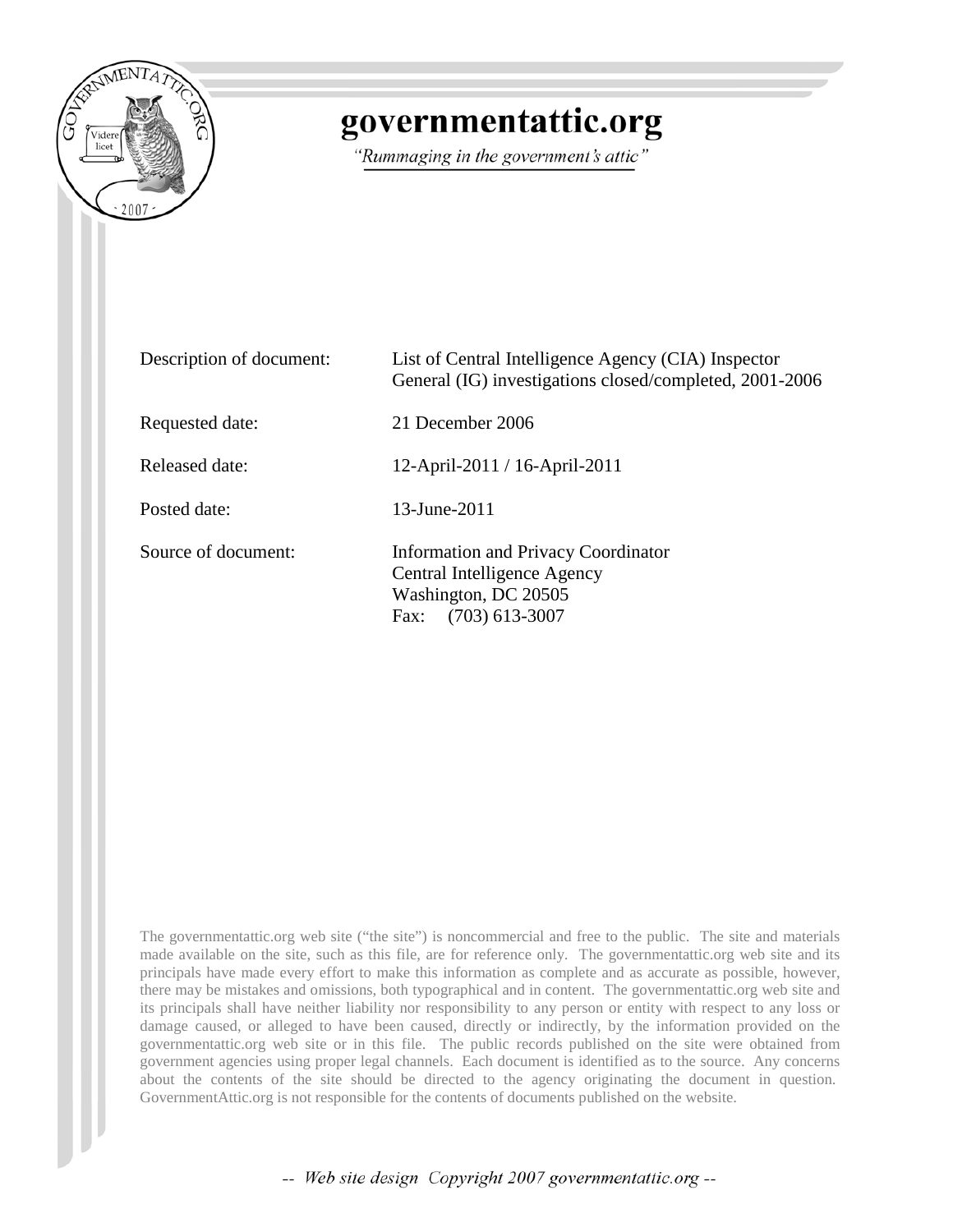

12 April 2011

Reference: F-2007-00632

This is a final response to your 21 December 2006 Freedom of Information Act (FOIA) request for "a list of the IG investigations closed/completed since October 2005." We processed your request in accordance with the FOIA, 5 U.S.C. § 552, as amended, and the CIA Information Act, 50 U.S.C. § 431, as amended. Our processing included a search for records as described in our 22 January 2007 acceptance letter existing through the date of that letter.

We completed a thorough search for records responsive to your request and located material that we can release in segregable form with deletions made on the basis of FOIA exemptions  $(b)(1)$  and  $(b)(3)$ . Exemption  $(b)(3)$  pertains to information exempt from disclosure by statute. The relevant statute is the Central Intelligence Agency Act of 1949, 50 U.S.C. § 403, as amended, e.g., Section 6, which exempts from the disclosure requirement information pertaining to the organization, functions, including those related to the protection of intelligence sources and methods, names, official titles, salaries, and numbers of personnel employed by the Agency. An explanation of exemptions is enclosed. As the CIA Information and Privacy Coordinator, I am the CIA official responsible for this determination. You have the right to appeal this response to the Agency Release Panel, in my care, within 45 days from the date of this letter. Please include the basis of your appeal.

Sincerely,

Susan Viscuso Information and Privacy Coordinator

·.

Enclosures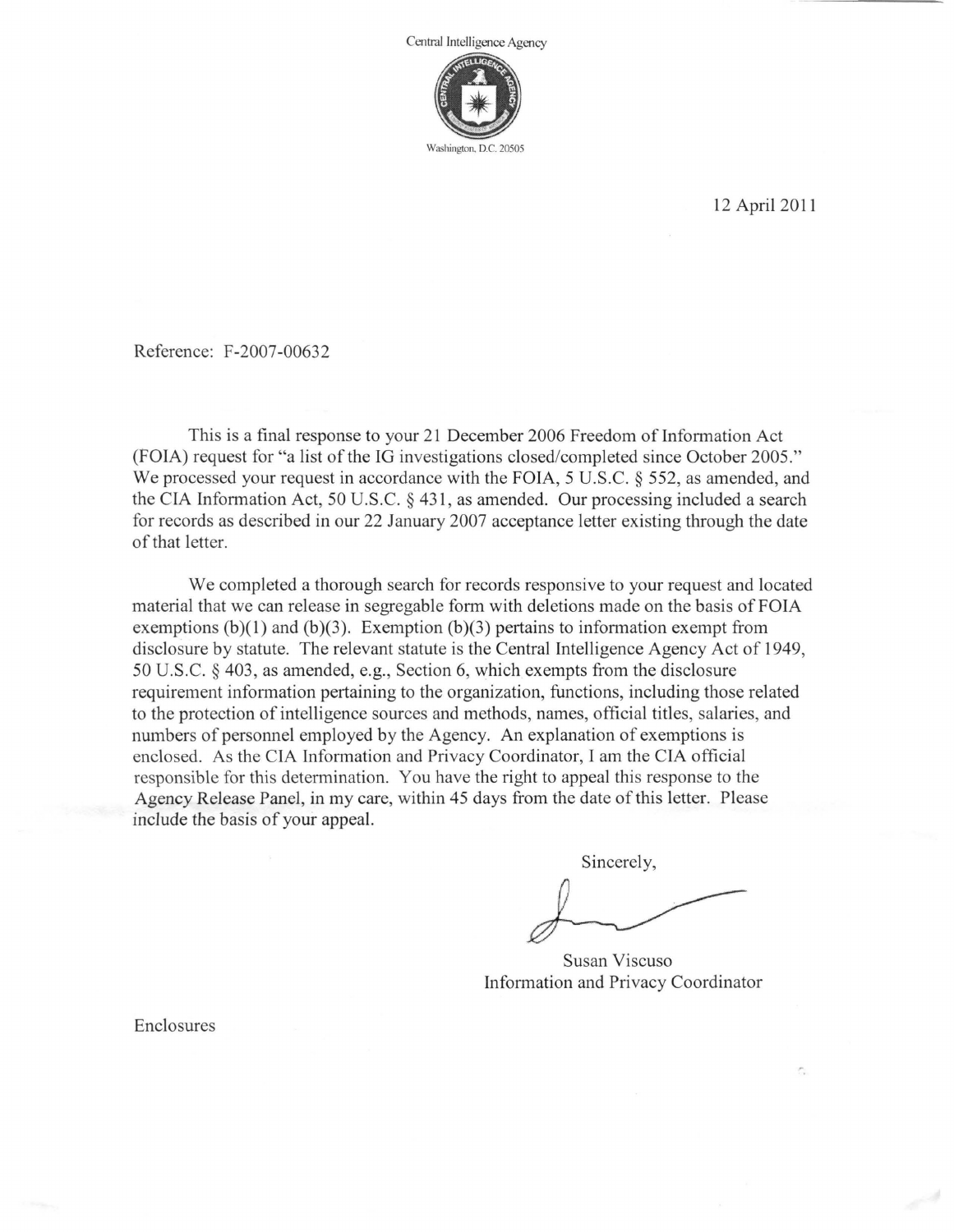

**APR 2 8 2011** 

Reference: F-2007-00632

In response to your letter of 16 April 2011, we are forwarding a copy of document C05617712, which you indicate was not enclosed with our letter dated 12 April 2011.

Sincerely,

Susan Viscuso Information and Privacy Coordinator

Enclosure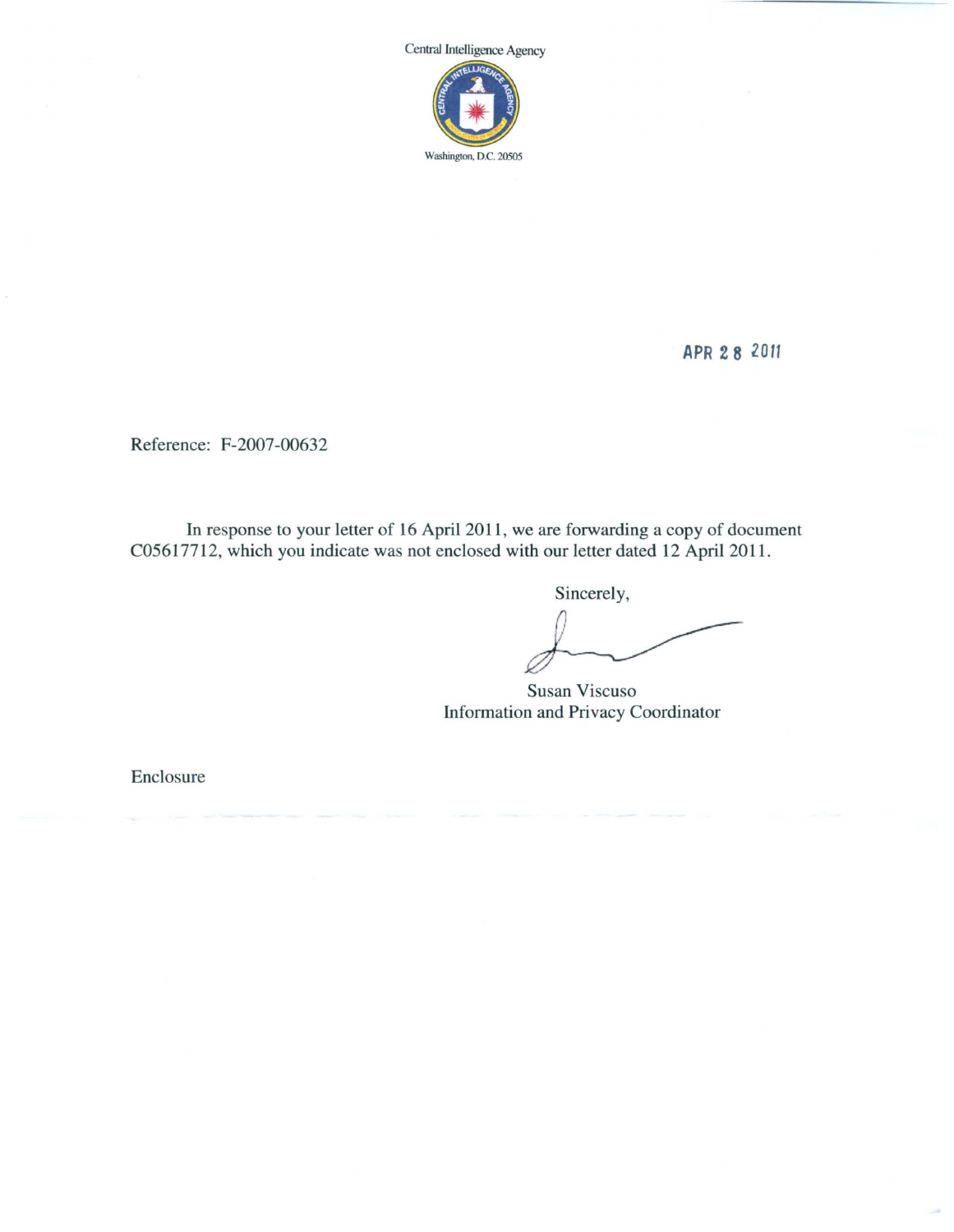$\mathcal{L}^{\text{max}}_{\text{max}}$ 

**SECRET** 

SECRET/

and and the contract of the contract of the contract of the contract of the contract of the contract of the contract of the contract of the contract of the contract of the contract of the contract of the contract of the co المحمدات

| 2001                                                                                                                         | IG                | <b>Conversion of Government Funds</b>                        | <b>Disposition Memorandum</b>                                   |
|------------------------------------------------------------------------------------------------------------------------------|-------------------|--------------------------------------------------------------|-----------------------------------------------------------------|
| 2002                                                                                                                         | ΙG                | <b>Alleged Contract Improprieties</b>                        | <b>Disposition Memorandum</b>                                   |
| 2002-                                                                                                                        | ۱G                | Alleged Copyright Infringement                               | <b>Disposition Memorandum</b>                                   |
| 2002-                                                                                                                        | G                 | Potential Conflict of Interest                               | <b>Disposition Memorandum</b>                                   |
| 2003                                                                                                                         | ΙG                | <b>Alleged False Claims in Operational Accounting</b>        | <b>Disposition Memorandum</b>                                   |
| 2003                                                                                                                         | İG                | Potential False Claims - False Statements                    | <b>Disposition Memorandum</b>                                   |
| 2003                                                                                                                         | IG                |                                                              | <b>Referral to Department of</b><br>Justice*                    |
| 2003                                                                                                                         | ۱G                |                                                              | Report of Investigation                                         |
| 2003                                                                                                                         | G                 | Fraudulent Reimbursement for Academic Training               | <b>Report of Investigation</b>                                  |
| 2003                                                                                                                         | G                 |                                                              | <b>Report of Investigation</b>                                  |
| 2004                                                                                                                         | IG                | Alleged Abuse of Authority                                   | <b>Disposition Memorandum</b>                                   |
| 2004                                                                                                                         | G                 | <b>Possible Conflict of Interest</b>                         | <b>Disposition Memorandum</b>                                   |
| 2004                                                                                                                         | G                 | Possible Violation of US Laws and Agency                     | <b>Disposition Memorandum</b>                                   |
|                                                                                                                              |                   | Regulations Regarding Searches in the US                     |                                                                 |
| 2004                                                                                                                         | G                 | <b>Alleged Contract Fraud</b>                                | <b>Disposition Memorandum</b>                                   |
| 2004                                                                                                                         | Ġ                 | Alleged Fraud Concerning Separate Maintenance                | <b>Disposition Memorandum</b>                                   |
| 2004                                                                                                                         | Allowance<br>G    |                                                              | <b>Disposition Memorandum</b>                                   |
|                                                                                                                              |                   |                                                              |                                                                 |
|                                                                                                                              | G                 | Allegations of Time and Attendance (T&A) Abuse               | <b>Disposition Memorandum</b>                                   |
|                                                                                                                              | G                 | Alleged Improprieties in the<br>Program                      | <b>Disposition Memorandum</b>                                   |
|                                                                                                                              | İG                |                                                              | <b>Report of Investigation</b>                                  |
|                                                                                                                              | IG                |                                                              | <b>Disposition Memorandum</b>                                   |
|                                                                                                                              | IG                | <b>Alleged Time and Attendance Abuse</b>                     | <b>Disposition Memorandum</b>                                   |
|                                                                                                                              | G                 | Possession of Child Pornography                              | <b>Disposition Memorandum</b>                                   |
|                                                                                                                              | G                 | Improper Dissemination of SIGINT Product                     | <b>Disposition Memorandum</b>                                   |
|                                                                                                                              | G                 | <b>Board Appeal - FERS Special</b>                           | <b>Report of Investigation</b>                                  |
|                                                                                                                              | G                 |                                                              | <b>Disposition Memorandum</b>                                   |
|                                                                                                                              | ΙG                | <b>Counterfeit Goods</b>                                     | <b>Disposition Memorandum</b>                                   |
|                                                                                                                              | G                 | <b>Embezzlement of Government Funds and False</b>            | <b>Report of Investigation</b>                                  |
|                                                                                                                              | <b>Statements</b> |                                                              |                                                                 |
|                                                                                                                              | G                 | Time and Attendance (T&A) Fraud                              | <b>Report of Investigation</b>                                  |
|                                                                                                                              | ΙG                | <b>False Claims - T&amp;A</b>                                | <b>Disposition Memorandum</b>                                   |
| 2004<br>2004<br>2004<br>2004<br>2004<br>2004-<br>2004<br>2004<br>2005-<br>2005-<br>2005-<br>2005-<br>2005-<br>2005-<br>2005- | G<br>G            | Unauthorized Shipment of a Firearm<br>Alleged Contract Fraud | <b>Report of Investigation</b><br><b>Disposition Memorandum</b> |

DATE: 03-07-2011

**SECRET/** 

SECRET